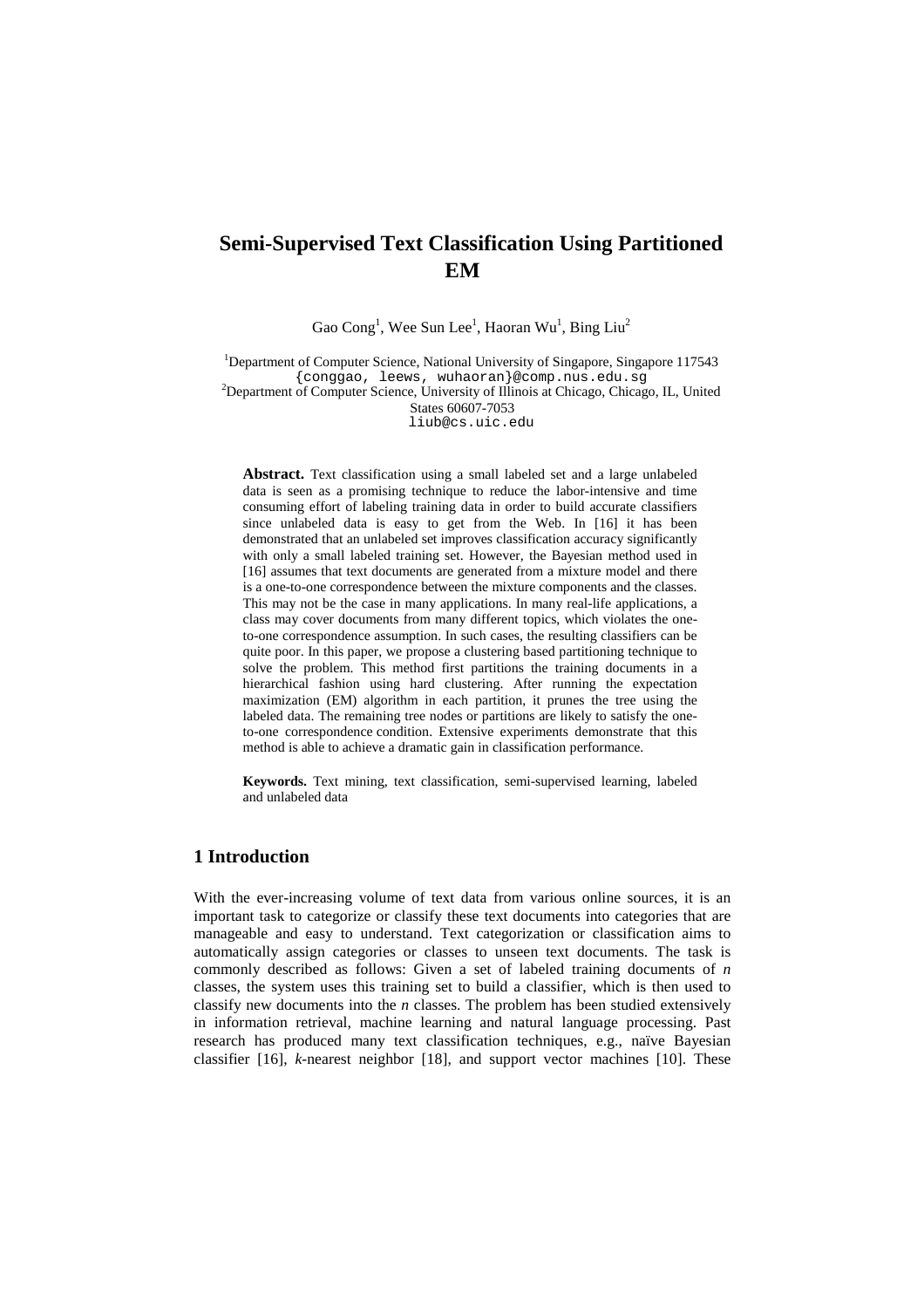existing techniques have been used to automatically catalog news articles [13], classify Web pages [5] and learn the reading interests of users [12]. An automatic text classifier can save considerable time and human effort, particularly when aiding human indexers who have already produced a large database of categorized documents.

However, the main drawback of these classic techniques is that a large number of labeled training documents are needed in order to build accurate classification systems. The labeling is often done manually, which is very labor intensive and time consuming. Recently, Nigam et al. [16] proposed to use a small set of labeled data and a large set of unlabeled data to help deal with the problem. They showed that the unlabeled set is able to improve the classification accuracy substantially, and the number of labeled set can be extremely small. This approach thus saves labor, as the unlabeled set is often easy to obtain from sources such as the Web and UseNet.

Nigam et al. [16] proposed a technique that utilizes the EM (Expectation Maximization) algorithm [6] to learn a classifier from both labeled and unlabeled data. The EM algorithm is a class of iterative algorithms for maximum likelihood estimation in problems with missing data. Its objective is to estimate the values of the missing data (or a distribution over the missing values) using existing values. In the context of learning from labeled and unlabeled sets, the EM algorithm tries to estimate the class labels of the unlabeled data. In each iteration, the EM algorithm performs value estimation by making use of the naïve Bayesian classification method [16]. The method works quite well when the data conforms to its generative assumptions (see next paragraph).

However, since the algorithm in [16] makes use of the naïve Bayesian method, it suffers for the shortcomings of the naïve Bayesian method. In particular, in devising the Bayesian method for text classification, two assumptions are made: (1) Text documents are generated by a mixture model and there is a one-to-one mapping between mixture components and classes; (2) Document features are independent given the class. Many researchers have shown that the Bayesian classifier performs surprisingly well despite the obvious violation of (2). However, (1) often causes difficulty when it does not hold. In many real-life situations, one-to-one correspondence of mixture components and classes does not hold. That is, a class (or category) may cover a number of sub-topics. Several examples are given as follows:

- − Given one's bookmarks, one wants to find all the interesting documents rom a document collection. We can build a binary classifier for the purpose. However, the set of documents in the bookmarks are unlikely to belong to a single topic because one is often interested in many things, e.g., those related to one's work and those related to one's hobbies. The labeled negative documents are also unlikely to have come from a single topic.
- − Junk e-mail filtering. Filtering junk e-mails is a typical binary classification problem ("junk" and "normal" e-mails) in which each class contains multiple sub-topics.

In these cases, the classification accuracy using EM algorithm suffers badly. In [16], attempts are made to relax this restriction. That is, it allows many mixture components to one class (each component represents a particular sub-topic). To determine the number of mixture components for a particular class, it uses crossvalidation on the training data. However, experimental results on Reuters data in [16]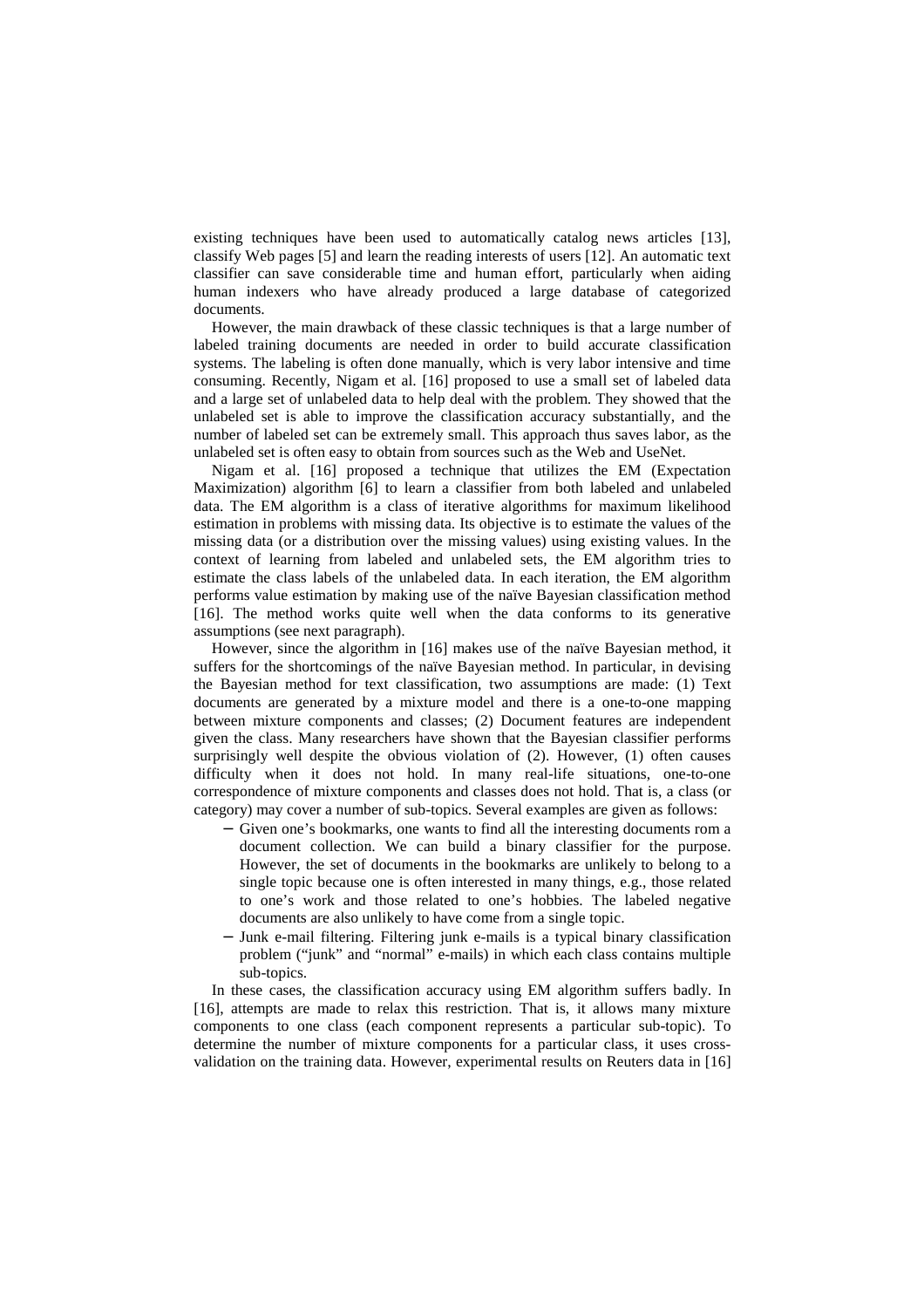show that it is unsatisfactory. It has almost the same performance as the naïve Bayesian method without using unlabeled data. Our experimental results on Reuters data and 20 Newsgroup (in section 3) also show that the method in [16] of choosing the number of mixture component through cross-validation hardly improve the performance of naïve Bayesian.

In this paper, we propose an alternative method for handling the difficulty in the case of two-class classification problems. We perform hierarchical clustering of the data to obtain a tree-based partition of the input space (training documents). The idea is that if we partition the input space into small enough portions, a simple twocomponent mixture will be a good enough approximation in each partition. We then utilize the labeled data in order to prune the tree so that for each node of the pruned tree (partition of the input space), there is enough training data for satisfactory performance. The advantage of using hierarchical clustering is that we do not need to know a suitable number of components in advance. Instead, we only need to partition the input space into small enough components such that pruning can be used to effectively find the correct sized components. Each test document to be classified is first clustered into a leaf node of the pruned hierarchical tree from top to bottom, then we use the classifier built in the leaf node for classification. We also introduce another innovation in the use of early stopping for the EM algorithm. We found that when the two-component mixture model is a poor model for the data, running EM gives much poorer result than simply using the naïve Bayesian classifier (that does not take advantage of the unlabeled data). We use a simple test based on cross-validation to decide when to stop the iterations of the EM algorithm for each partition of the input space. In this way, we gain performance when the model is reasonable for the partition but do not suffer if the model is poor. So far, extensive experiments have been conducted showing that the proposed method is able to improve the classification dramatically with a varied number of unlabeled data.

The rest of the paper is organized as follows. After reviewing related work, we present our clustering-based method to solve the multiple mixture component problems in section 2. In section 3, we empirically evaluate the proposed technique using two document text collections, i.e., the Reuters data and the 20 newsgroup data. Finally, we give the conclusions in section 4.

#### **1.1 More Related Work**

The most closely related work to ours is [16] as discussed above. Another popular technique using unlabeled data is co-training [1, 7, 8, 15, 17], which use two complementary predictors to iteratively label the unlabeled data. Clearly, these cotraining based approaches are different from our proposed technique and are not specially designed to handle classification problem with multiple component in each class.

Other methods for using unlabeled data to improve classification include work on transduction using support vector machines [11], the maximum entropy discrimination method [9], and transformation of the input feature spaces using information of the unlabeled data [19]. The unlabeled data is also applied in hierarchical text classification [2], and large multi-class text classification [7].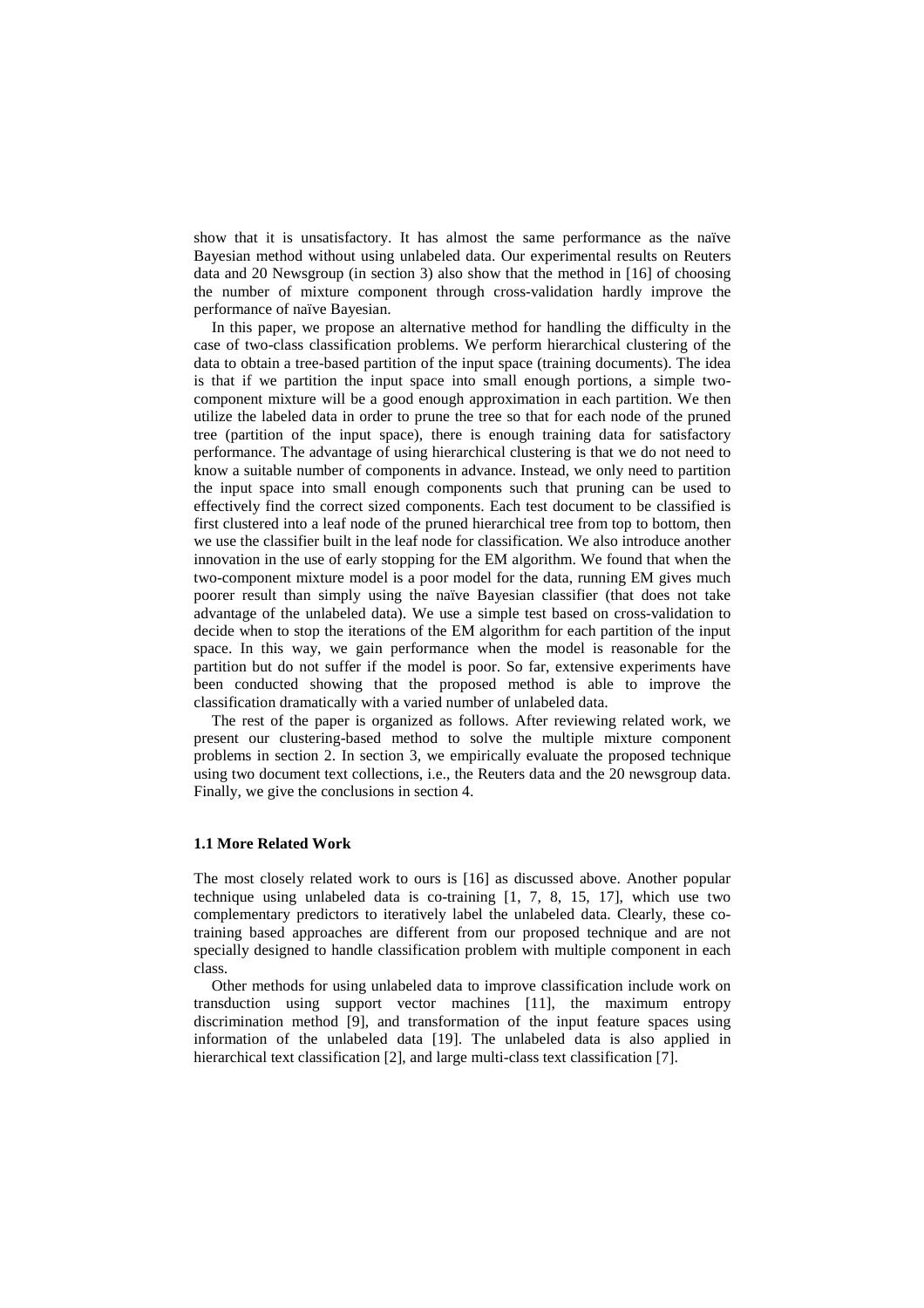## **2 Classification Techniques**

We first describe the naïve Bayesian classifier and EM algorithm followed by our partitioning, pruning and early stopping techniques. We assume throughout this paper that we are dealing with a two-class classification problem.

#### **2.1 Naïve Bayesian Classifier**

Naive Bayesian method is one of the most popular techniques for text classification. It has been shown to perform extremely well in practice by many researchers [14].

Given a set of training documents *D*, each document is considered an ordered list of words. We use  $w_{d_i k}$  to denote the word in position *k* of document  $d_i$ , where each word is from the vocabulary  $V = \langle w_1, w_2, \dots, w_{|v|} \rangle$ . The vocabulary is the set of all words we consider for classification. We also have a set of pre-defined classes, *C*={*c*1,  $c_2, \ldots, c_{|C|}$  (in this paper we only consider two class classification, so,  $C = \{c_1, c_2\}$ ). In order to perform classification, we need to compute the posterior probability, P(*c<sup>j</sup>* |*di*), where  $c_j$  is a class and  $d_i$  is a document. Based on the Bayesian probability and the multinomial model, we have  $|D|$ 

$$
\mathbf{P}(c_j) = \frac{\sum_{i=1}^{|D|} \mathbf{P}(c_j \mid d_i)}{|D|} \tag{1}
$$

and with Laplacian smoothing,

$$
P(w_t | c_j) = \frac{1 + \sum_{i=1}^{|D|} N(w_t, d_i) P(c_j | d_i)}{|V| + \sum_{s=1}^{|V|} \sum_{i=1}^{|D|} N(w_s, d_i) P(c_j | d_i)}
$$
(2)

where  $N(w_t, d_i)$  is the count of the number of times the word  $w_t$  occurs in document *d*<sup>*i*</sup> and where P( $c_j$ |*d*<sup>*i*</sup>)∈ {0,1} depends on the class label of the document.

Finally, assuming that the probabilities of the words are independent given the class, we obtain

$$
P(c_j | d_i) = \frac{P(c_j) \prod_{k=1}^{|d_i|} P(w_{d_i,k} | c_j)}{\sum_{r=1}^{|C|} P(c_r) \prod_{k=1}^{|d_i|} P(w_{d_i,k} | c_r)}
$$
(3)

In the naive Bayesian classifier, the class with the highest  $P(c_j|d_i)$  is assigned as the class of the document.

## **2.2 The EM Algorithm**

The subsection describes briefly the basic EM and its extension within the probabilistic framework of naive Bayesians text classification. We refer interested readers to [16] for details.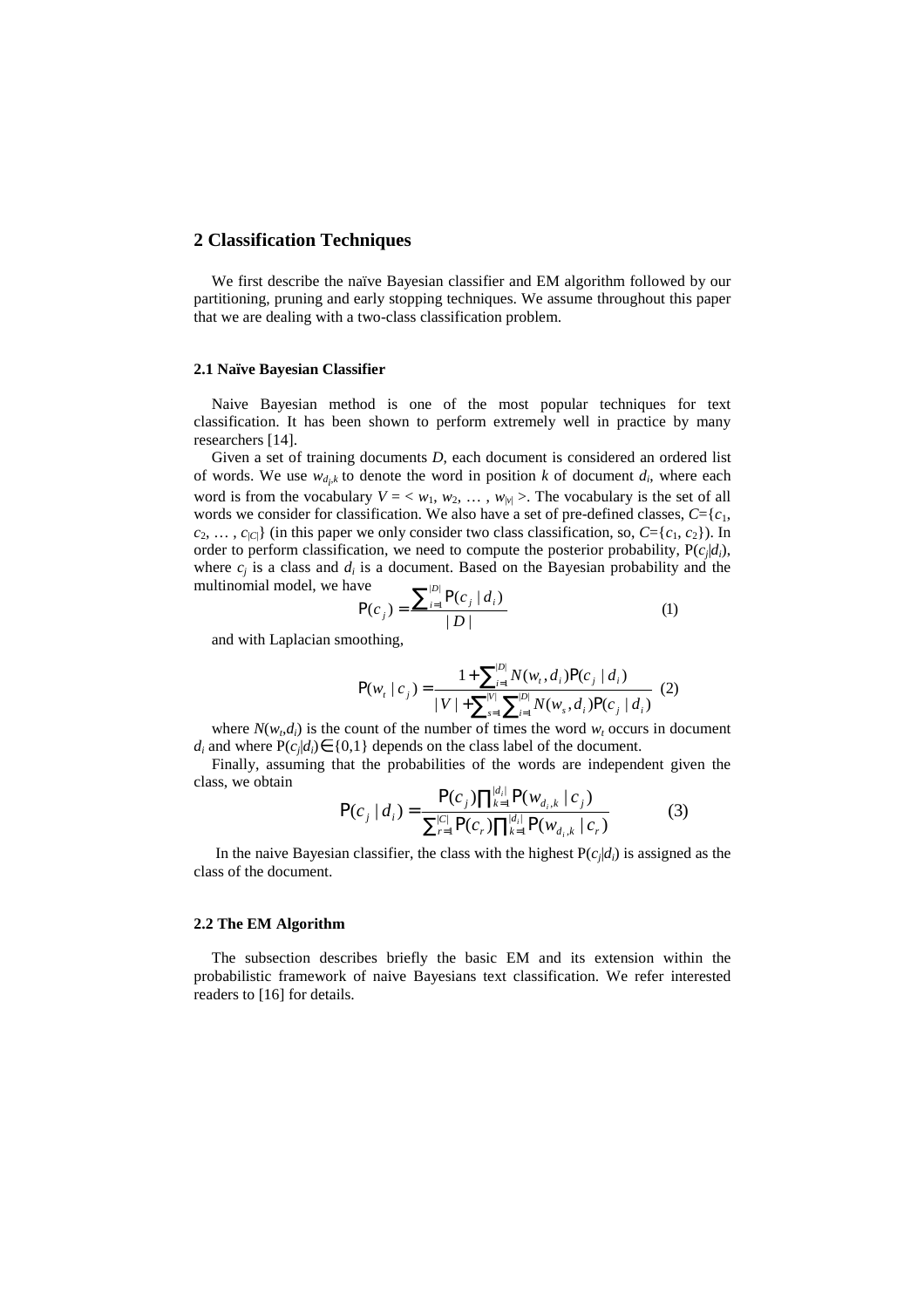## **2.2.1 Basic EM**

The Expectation-Maximization (EM) algorithm [6] is a popular class of iterative algorithms for maximum likelihood estimation in problems with incomplete data. It can be used to fill the missing value in the data using existing values in the data by computing the expected value for each missing value. The EM algorithm consists of two steps, the Expectation step, and the Maximization step. The Expectation step basically fills in the missing data. The parameters are estimated in the Maximization step after the missing data are filled or reconstructed. This leads to the next iteration of the algorithm. We use the naïve Bayesian classifier that is trained using only the labeled examples as the starting point for EM.

For the naive Bayesian classifier, the steps used by EM are identical to that used to build the classifier, equation (3) for the Expectation step, and equations (1) and (2) for the Maximization step. Note that given the document, the probability of the class now takes the value in [0,1] for the unlabeled data and in {0,1} for the labeled data.

The basic EM approach depends on the assumption that there is a one-to-one correspondence between mixture components and classes. When the assumption does not hold, the unlabeled data often harm the accuracy of a classifier [16]. [16] proposes the *multiple mixture components per class* technique, in which the above assumption is replaced with a many-to-one correspondence between mixture components and classes.

#### **2.2.2 Multiple Mixture Components per Class (M-EM)**

We call EM with multiple mixture components per class M-EM. M-EM assumes that a class may be comprised of several different sub-topics, and thus using multiple mixture components might capture some dependencies between words for the classes. Due to space limitation, interested readers refer to [16] or our full paper for M-EM.

One crucial problem of M-EM is how to determine the number of mixture components. [16] used leave-one-out (see Section 2.3 for the meaning) crossvalidation for the purpose. But in practice such a cross-validation approach usually cannot find the optimal number of mixture components. Moreover, M-EM is sensitive to the number of mixture components. As a result, M-EM showed hardly any improvement over NB in experiments of [16].

#### **2.3 Classification based on Hidden Clusters (CHC)**

Our classification technique has three important components: hierarchical clustering (partitioning), pruning and early stopping.

#### **2.3.1 Hierarchical Clustering**

Running EM with the naïve Bayesian classifier with two mixture components fails badly when the actual number of components is larger than two. Our main idea is to recursively partition the input space until the number of components in each partition is no more than two. We choose to do each stage of the partitioning using "hard" clustering with a two-component naïve Bayesian model. The motivation for using hierarchical clustering for partitioning comes from the observation that smaller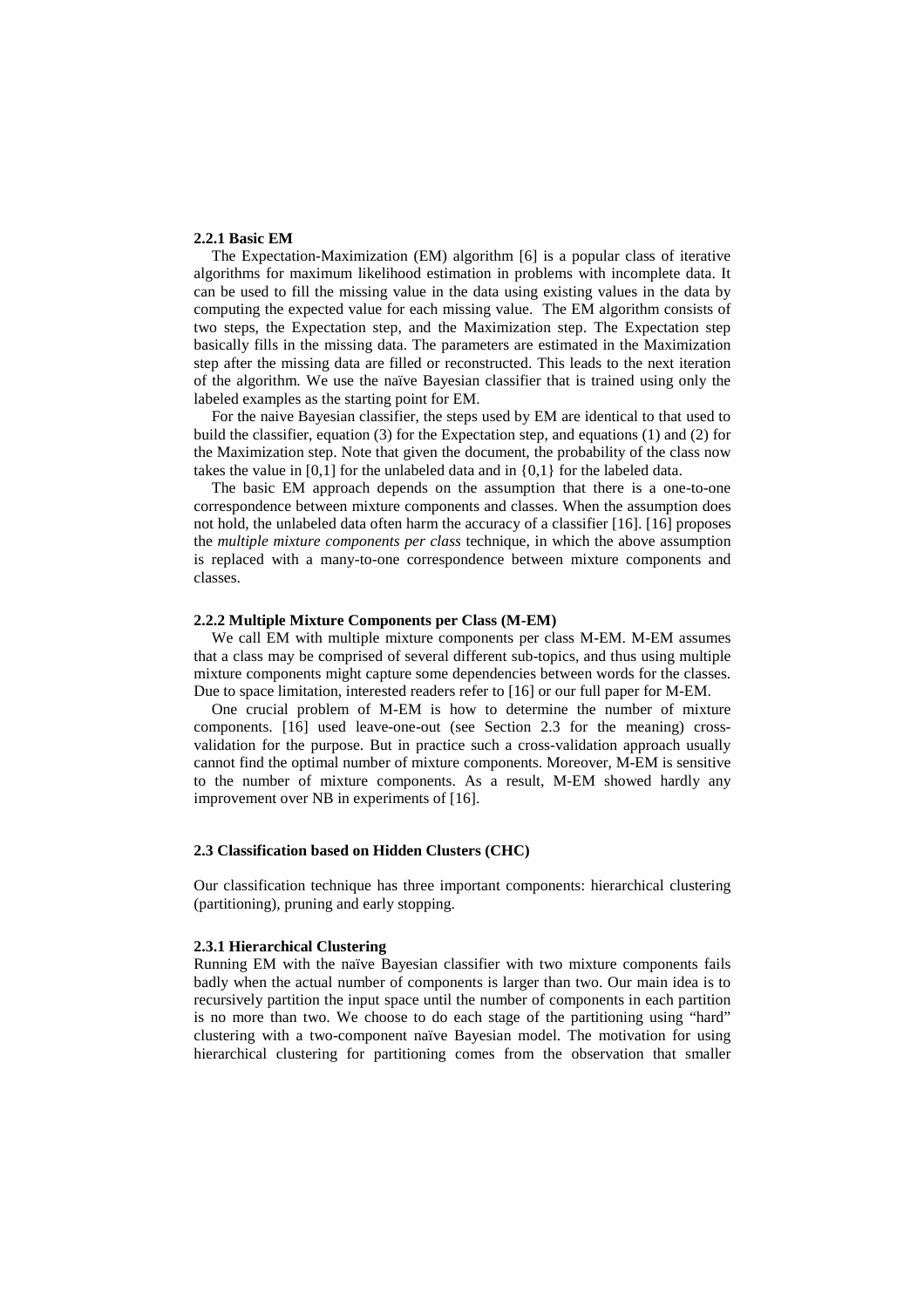components in a mixture can often be clustered into larger components. The large components can hence be recursively divided until each partition contains no more than two components so that EM with a two-component mixture works well. The following example illustrates a situation where EM with a two-component mixture fails but hierarchical clustering works well.

Consider a situation where we have four newsgroups "baseball", "IBM hardware", "hockey" and "Macintosh hardware". Assume that a user is interested in "baseball" and "IBM hardware" (positive class) but not the other classes (negative class). In this case, because both the positive and negative classes contain two components, the twocomponent mixture model is not suitable for the data. However, suppose we first cluster the training documents into two clusters (partitions); if the clustering method is good enough, most documents about "IBM hardware" and "Macintosh hardware" should be clustered into one cluster and most documents about "baseball" and " hockey" should be in another cluster. Now within each cluster, both the positive and negative classes mainly contain documents only from one category. Thus in each

Original training data:

| Positive                 | Negative              |
|--------------------------|-----------------------|
| rec.sport.baseball       | rec.sport.hockey      |
| comp.sys.ibm.pc.hardware | comp.sys.mac.hardware |

Partition data into two clusters:

| Cluster 1          | Cluster 2                |
|--------------------|--------------------------|
| rec.sport.baseball | comp.sys.mac.hardware    |
| rec.sport.hockey   | comp.sys.ibm.pc.hardware |

Build text classifier in each cluster

| Classifier 1       |                  | Classifier 2                                   |          |
|--------------------|------------------|------------------------------------------------|----------|
| Positive           | Negative         | Positive                                       | Negative |
| rec.sport.baseball | rec.sport.hockey | comp.sys.ibm.pc.hardware.comp.sys.mac.hardware |          |

**Fig. 1.** An example of using clustering method to help improve data model for classification

partition, the assumption of two-component mixture model is basically satisfied and we can use EM combining the labeled and unlabeled data of this cluster to build a text classifier.

Fig. 1 shows the idea for the above example. For the newsgroups and classes used in this example, we find that on a training set of 40 labeled examples, 2360 unlabeled examples and a test set of 1600 examples, naïve Bayesian with a two-component mixtures achieves an accuracy of 68% while running EM with the help of the unlabeled examples reduces the accuracy to 59.6%. On the other hand, if we partition the space into two before running EM, we achieve an accuracy of 83.1%.

We use "hard" clustering (also called vector quantization) with the two-component naïve Bayesian model to recursively partition the input space. The labeled data is included in the partitioning algorithm but the labels are not used. This is because the labels can sometimes be unhelpful for partitioning the data into two components as in the case in Fig. 1, where addition of the labels will only confuse the algorithm. The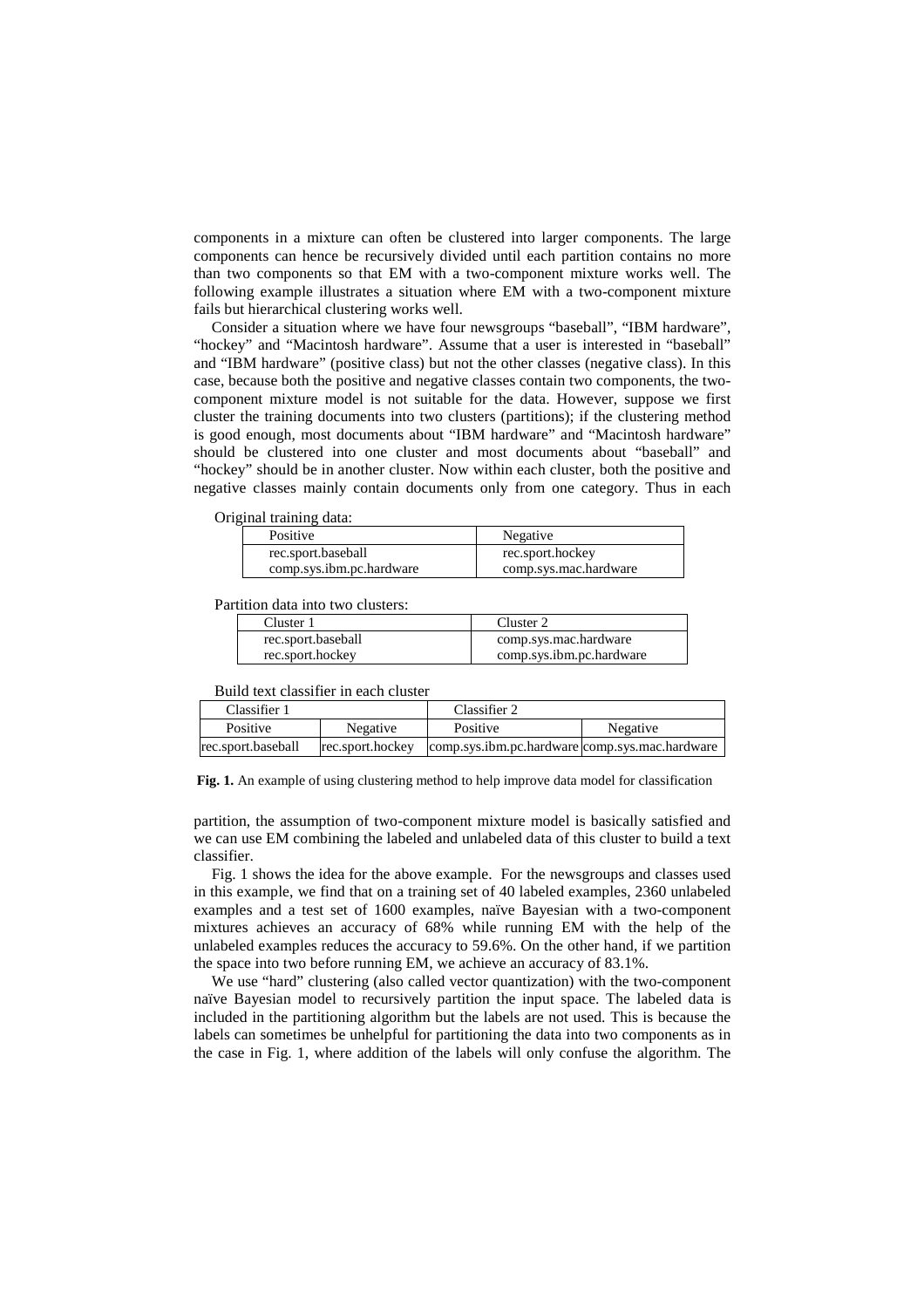algorithm is shown in Fig. 2. Line 4) uses the Equation (1) and (2) and line 5) uses the Equation (3). The hard clustering method in each node is guaranteed to converge to the maximum of the log likelihood function in a finite number of steps.

#### **Cluster-Partition** (Node *A*)

- **1) If** node *A* contains no more than 2 labeled documents, **then** stop
- **2)** Randomly partition A into two sets *L* and *R*
- **3) Repeat until** convergence
- **4)** Build a naïve Bayesian model assuming that *L* and *R* contain data for two classes.
- **5)** Reassign each document to *L* and *R* based on the classification of the naïve Bayesian model.
- **6)** Cluster-Partition (*L*)
- **7)** Cluster-Partition (*R*)

**Fig. 2.** Algorithm for recursive partitioning based on hard clustering

#### **2.3.2 Pruning**

We run the recursive partitioning algorithm until the nodes contain no more than 2 labeled examples and then perform pruning to merge partitions. The pruning step is required because of the following two reasons: first, some partitions are too small; Second, we notice that when a partition satisfies the two-component mixture model further partitioning usually deteriorates the accuracy of classifier.

We use the training error on the labeled set as the pruning criterion under the assumption that if the EM algorithm on the two-component mixture works well, the training error on the labeled set will be small; but if it does not work well, the training error will be large. First, EM with the two-component mixture model is run on every node in the tree (initialized using the labeled data). Pruning is then performed in a bottom-up fashion from the leaves on. The algorithm is given in Fig. 3:

#### **Prune-Partition** (Node *N*)

- 1) Prune-Partition (the left children of *N*);
- 2) Prune-Partition (the right children of *N*);
- 3) If the number of errors  $E_p$ , on the labeled set in the node, is no more than the combined number of errors  $E_C$ , on the labeled sets in its two children;
- **4) then** the children are pruned away.
- **5) else** keep the children, and substitute  $E_P$  by  $E_C$ .

## **Fig. 3.** Algorithm for pruning partitions

#### **2.3.3 Early Stopping**

After pruning, we are left with a partitioned input space where we want to run EM with a two-component mixture model in each partition. For some data sets, even the partitioned input space is still not perfectly suitable for two-component mixture model. When the model is incorrect, we notice that the generalization performance of the algorithm gets worse as the number of iterations of EM increases. In such a case, it is often better to use the naïve Bayesian classifier or to run only a small number of iterations of EM instead of running EM to convergence. Moreover, different number of iterations of EM may be required for different partitions of the input space.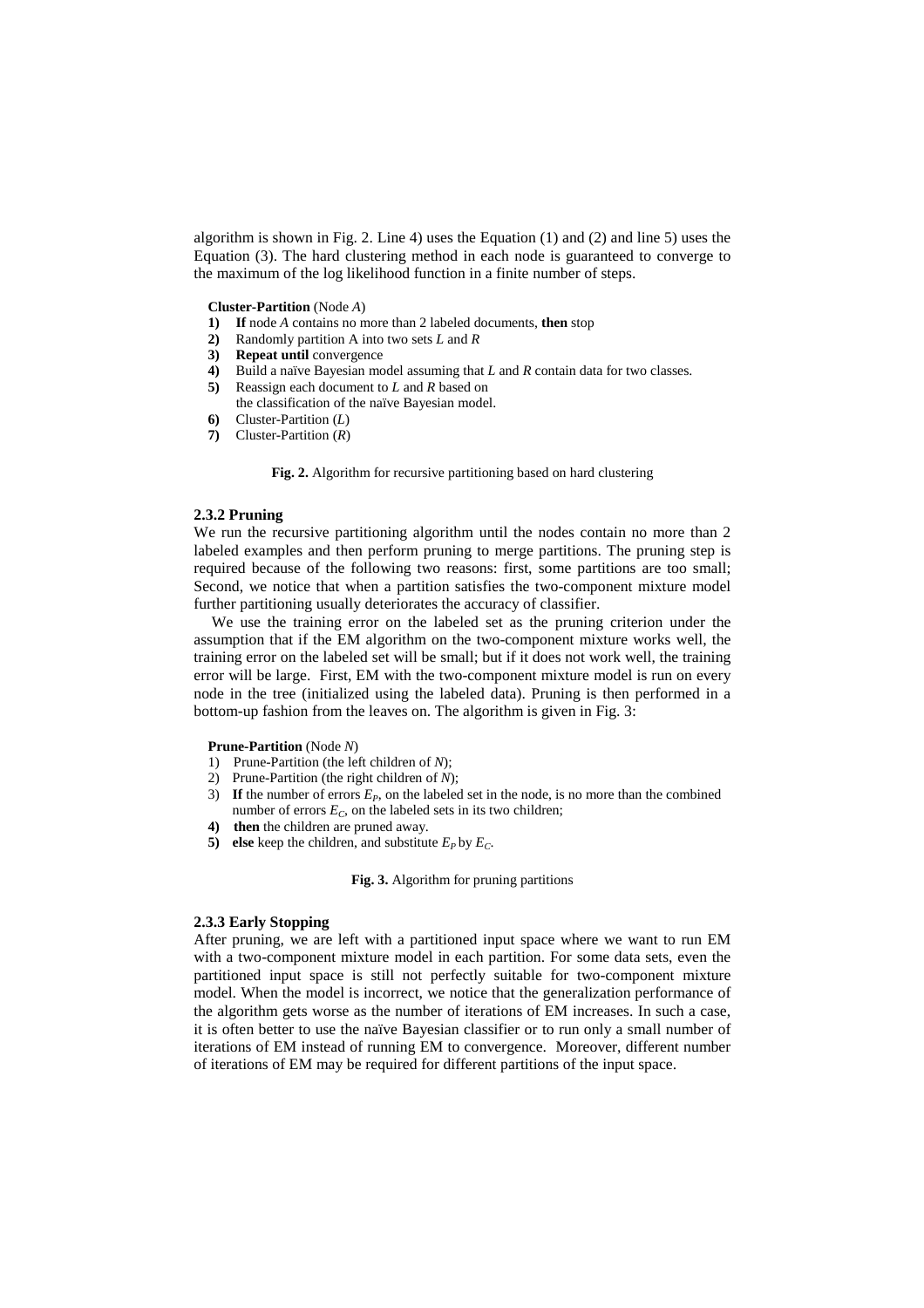We use leave-one-out cross validation to estimate the generalization error at each iteration of EM. For the naïve Bayesian classifier, this can be efficiently calculated by subtracting the word counts of each document from the model before it is tested. For EM, we use the same approximation as used in [16] in order to have an efficient implementation. In the approximation, all the data (labeled and unlabeled) are used in the EM algorithm. In each iteration, before a labeled document is tested, the word counts of the document are subtracted from the model just like in the naïve Bayesian algorithm. We get:

$$
P'(w_t | c_j) = \frac{1 + \sum_{i=1}^{|D|} N(w_t, d_i) P(c_j | d_i) - N(w_t, d_v) P(c_j | d_v)}{|V| + \sum_{s=1}^{|V|} (\sum_{i=1}^{|D|} N(w_s, d_i) P(c_j | d_i) - N(w_t, d_v) P(c_j | d_v))}
$$
(4)

For each labeled document  $d_v$ , we calculate  $P(c_j | d_v)$  using Equation (3) by replacing  $P(w_t | c_j)$  with  $P'(w_t | c_j)$  and determine its class. We then can compute the classification accuracy of the resulting classifier for each EM iteration on the set of labeled documents. EM will stop when the accuracy decreases.

#### **2.3.4 Using the CHC classifier**

For a test document to be classified, the CHC classifier built from training data using the methods given in the above is used at the following two steps:

(1) We first cluster the documents to one leaf node of the hierarchy obtained in Section 2.3.2 from top to bottom. At each node of the hierarchy (except the leaf nodes), there is a clustering model obtained from training data which determines whether the test document belongs to its left sub-cluster or right sub-cluster. In this way, each test document will **be clustered into the only** leaf node. The classifier built at the leaf node will be used to classify the test document at the next step.

(2) We then classify the document using Equation (3) with the parameters obtained in Section 2.3.3.

## **3 Experiments**

#### **3.1 Experimental Setup**

The empirical evaluation is done on four groups of data, each group consisting of many datasets. Two data groups are generated from the 20 newsgroups collection, which consists of 19997 articles divided almost evenly among 20 different UseNet discussion topics. The other two data groups used in our evaluation are generated from the Reuters-21578 collection, which is composed of 12902 articles covering 135 potential topic categories. The four data groups are listed as follows (details are given in our full paper due to space limitation):

− 20A: It is composed of 20 datasets. Each positive set is one of 20 newsgroups and the negative set is composed of the other 19 newsgroups.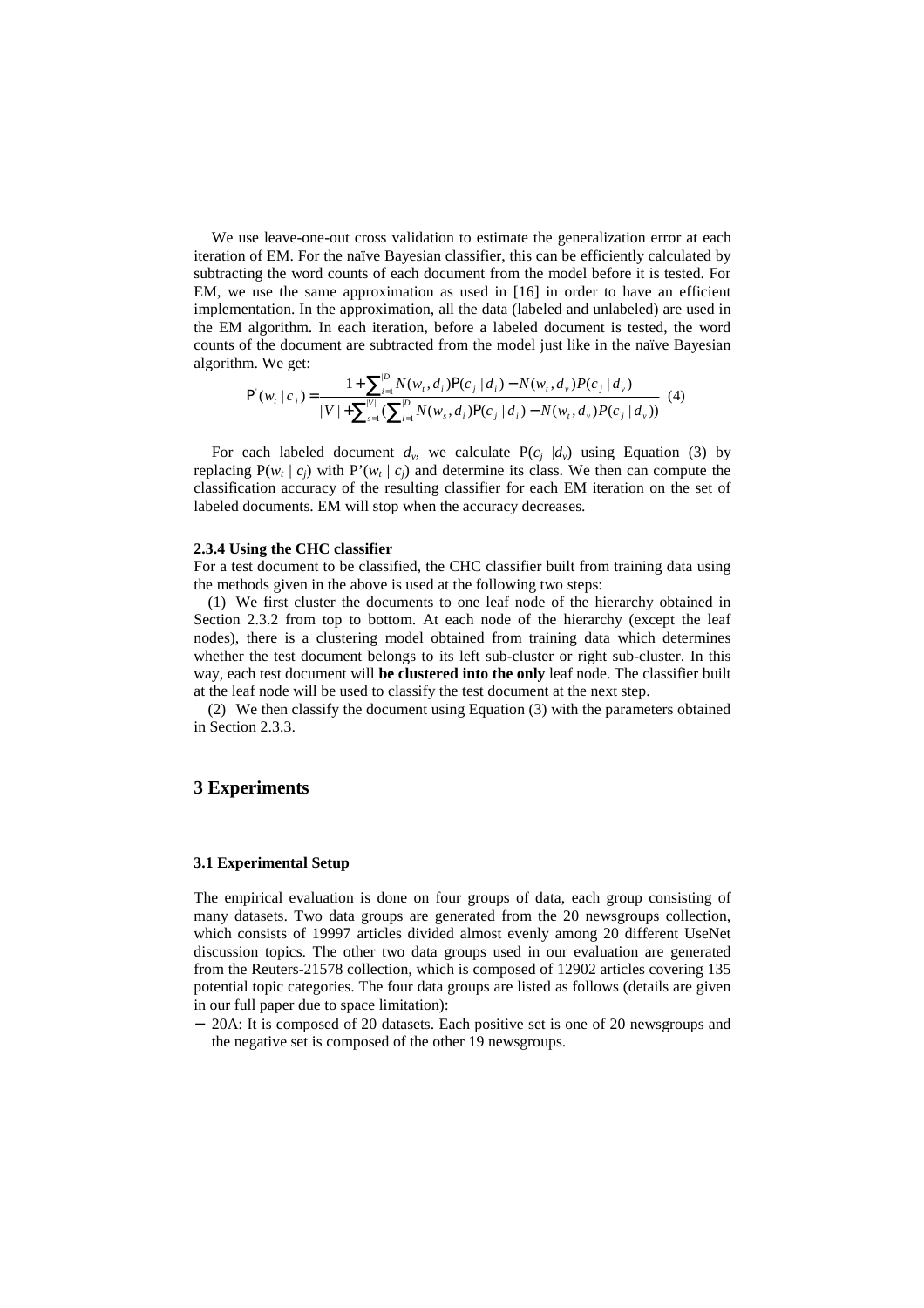- − 20B: It is composed of 20 datasets. Each of the positive sets consists of randomly selected topics from the 20 newsgroups collection with the rest of the topics becoming the negative sets.
- − RA: It is composed of 10 datasets. Each positive set is one of the 10 most populous categories and each negative set consists of the rest of the documents in Reuters-21578 collection.
- − RB: It is composed of 20 datasets. Each positive set consists of randomly selected categories from the 10 most populous categories from the Reuters-21578 collection. Each negative set consists of the rest of the categories.

For all four data groups, we remove stop words, but do not perform stemming. We also remove those rare words from feature set that appear in fewer than 3 documents in the whole set of documents for both the 20 newsgroups and Reuters-21578 collections.

Results on all four data groups are reported as averages over 10 random selections of labeled sets. For data group 20A and 20B, each test set contains 4000 documents, each unlabeled set contains 10000 documents, and the labeled sets with different sizes (as shown in Figures 4  $\&$  5) are selected randomly from the remaining documents. For each dataset in data groups RA and RB, we use the "ModApte" train/test split, leading to a corpus of 9603 training documents and 3299 test documents. In each run on the Reuters collection, 8000 documents are selected randomly from the 9603 training documents as unlabeled set and labeled sets of different sizes are selected from the remaining documents.

We compare the performance of the following techniques:

- − Naïve Bayesian classifier (NB)
- − EM run to convergence (EM)
- − EM with early stopping (E-EM) but without partitioning the space
- − Classification based on Hidden Clusters (CHC), i.e., EM with partitioning using hard clustering and early stopping
- − Multiple mixture components EM (M-EM).

For M-EM, [16] performed experiments by assuming one component for the positive class and multiple components for the negative class. The leave-one-out crossvalidation method is used to determine the number of mixture components. We test this technique on the datasets 20A and RA whose positive classes are generated by a single mixture component while negative has multiple sub-topics. The candidate number of mixture components is set from 1 to 20. We set this range since the experiment results in [16] show that both the optimal selection and the selection via cross-validation of components for dataset RA are always less than 20 for dataset RA. For dataset 20A, we also set 20 as the upper bound for cross-validation since the dataset contains 20 sub-topics. We think that it is difficult to extend M-EM to the case that both the negative and positive classes consist of multiple mixture components since [16] does not describe how to do cross-validation to obtain the number of mixture components for the case. Thus, we do not test the technique for the other three datasets in our experiments.

We use  $F_1$  score (see e.g. [3]) to evaluate the effectiveness of our technique on the datasets in 20A, 20B, RA and RB.  $F_1$  score is computed as follows:  $F_1 = 2pr/(p + r)$ , where  $p$  is the precision and  $r$  is the recall (in our case, they are measured on the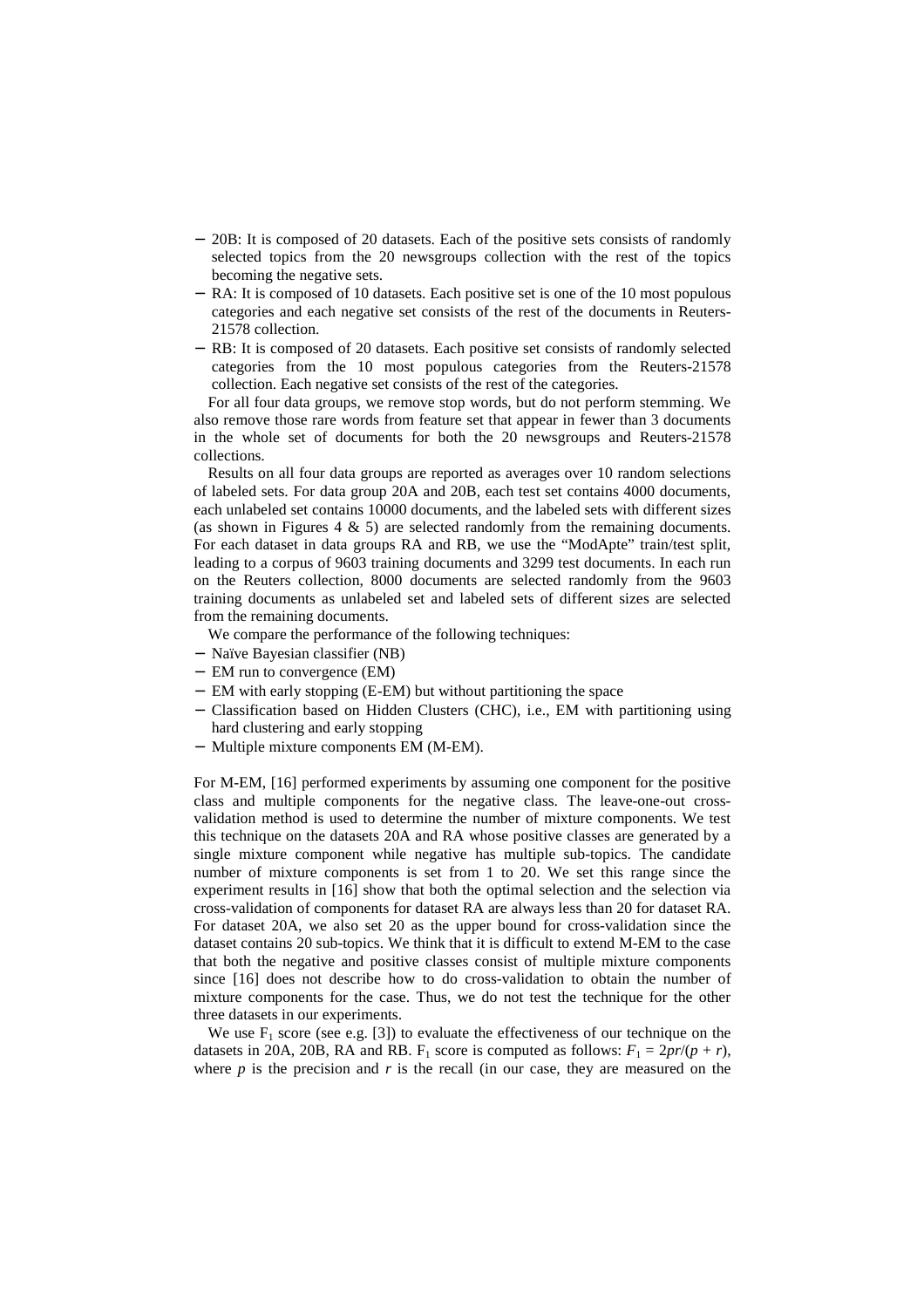









**Fig. 6.** Average  $F_1$  score of datasets in RA **Fig. 7.** Average  $F_1$  score of datasets in RB

positive class, which is the class that we are interested in). Notice that accuracy is not a good performance metric for datasets in 20A, 20B, RA and RB since high accuracy can often be achieved by always predicting the negative class.

## **3.2 Experimental Results and Analyses**

Figures 4, 5, 6 and 7 show the average  $F_1$  score on datasets in data groups 20A, 20B, RA and RB. The vertical axis shows the average  $F_1$  scores on each data group and the horizontal axis indicates the number of labeled documents. Tables 1 and 2 show the  $F_1$  score for the positive category of each dataset with 200 labeled documents on data groups 20A and 20B respectively. Due to space limitation, we do not give the detailed results of data groups RA and RB.

CHC performs significantly better than other methods, especially when the number of labeled documents is small. For example, on data group 20A, with 200 labeled documents, on average, NB gets  $0.252$  F<sub>1</sub>-score, EM gets  $0.082$ , E-EM achieves 0.253, M-EM gets 0.302 while CHC achieves 0.442. This represents a 75.4% increase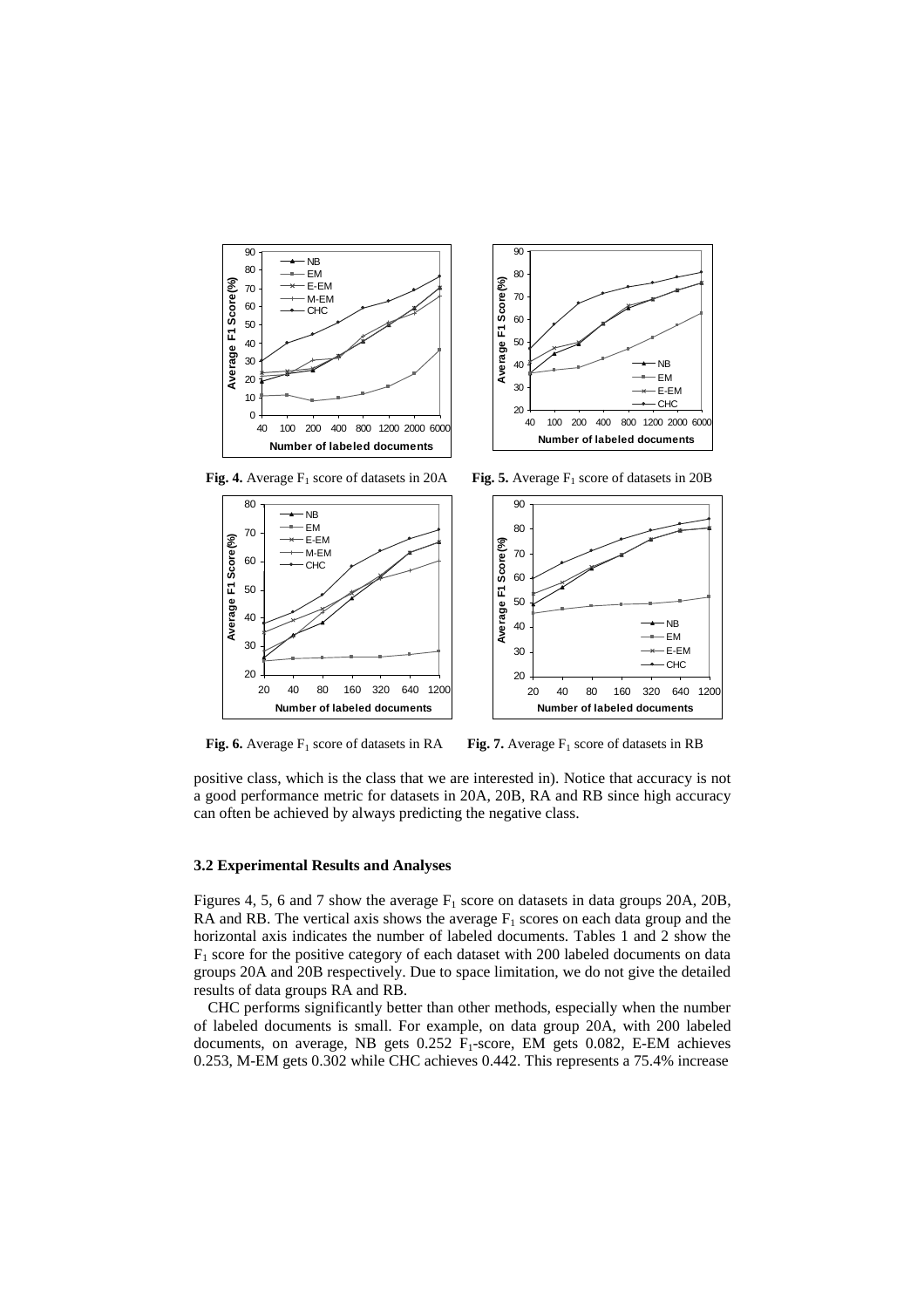|                         | $F_1$ -score |      |      |        |            |
|-------------------------|--------------|------|------|--------|------------|
| Set                     | NB EM        |      | E-EM | $M-EM$ | <b>CHC</b> |
| 0                       | 26.7         | 6.0  | 26.3 | 35.9   | 44.9       |
| $\mathbf{1}$            | 15.4         | 9.2  | 15.0 | 11.0   | 38.9       |
| $\overline{\mathbf{c}}$ | 12.9         | 4.9  | 12.8 | 9.2    | 27.5       |
| 3                       | 14.9         | 1.2  | 14.9 | 5.1    | 30.8       |
| 4                       | 12.7         | 2.8  | 12.3 | 13.7   | 22.5       |
| 5                       | 26.9         | 7.4  | 26.9 | 7.0    | 38.8       |
| 6                       | 18.5         | 1.1  | 18.4 | 14.3   | 35.3       |
| 7                       | 14.6         | 0.9  | 14.6 | 6.0    | 41.9       |
| 8                       | 34.1         | 3.1  | 34.1 | 40.4   | 54.0       |
| 9                       | 34.5         | 20.1 | 34.5 | 41.3   | 61.2       |
| 10                      | 51.5         | 37.8 | 50.9 | 63.6   | 75.5       |
| 11                      | 50.8         | 10.6 | 46.1 | 51.6   | 69.6       |
| 12                      | 6.4          | 0.9  | 6.4  | 6.9    | 17.9       |
| 13                      | 21.3         | 5.0  | 21.3 | 36.8   | 54.2       |
| 14                      | 26.2         | 2.5  | 26.2 | 60.0   | 60.2       |
| 15                      | 36.5         | 11.9 | 41.6 | 49.6   | 59.5       |
| 16                      | 22.8         | 3.0  | 22.8 | 56.3   | 44.8       |
| 17                      | 46.3         | 20.4 | 50.8 | 67.2   | 63.4       |
| 18                      | 16.6         | 8.5  | 15.7 | 14.3   | 20.9       |
| 19                      | 14.2         | 6.9  | 14.2 | 13.6   | 21.9       |
| Ave                     | 25.2         | 8.2  | 25.3 | 30.2   | 44.2       |

**Table 1.** Results of datasets in 20A with 200 Table 2. Results of datasets in 20B with labeled documents

|                         | $F_1$ -score |      |      |            |  |
|-------------------------|--------------|------|------|------------|--|
| Set                     | NB           | EM   | E-EM | <b>CHC</b> |  |
| 0                       | 27.7         | 13.1 | 27.7 | 37.3       |  |
| $\mathbf{1}$            | 41.4         | 21.7 | 42.0 | 60.1       |  |
| $\frac{2}{3}$           | 41.5         | 33.1 | 41.5 | 60.6       |  |
|                         | 28.3         | 15.9 | 28.9 | 55.5       |  |
| $\overline{\mathbf{4}}$ | 41.6         | 25.1 | 41.6 | 73.1       |  |
| 5                       | 54.1         | 49.3 | 54.1 | 76.1       |  |
| 6                       | 32.2         | 24.5 | 32.2 | 49.3       |  |
| $\overline{7}$          | 63.4         | 60.2 | 63.4 | 71.1       |  |
| 8                       | 38.1         | 23.1 | 38.1 | 60.7       |  |
| 9                       | 37.9         | 25.6 | 37.8 | 50.6       |  |
| 10                      | 40.5         | 16.4 | 40.5 | 61.6       |  |
| 11                      | 36.5         | 30.1 | 36.5 | 59.8       |  |
| 12                      | 72.2         | 68.8 | 73.8 | 89.9       |  |
| 13                      | 46.3         | 29.4 | 46.3 | 60.9       |  |
| 14                      | 37.8         | 20.9 | 37.8 | 67.2       |  |
| 15                      | 63.6         | 63.3 | 63.6 | 73.8       |  |
| 16                      | 65.3         | 55.5 | 65.3 | 79.4       |  |
| 17                      | 74.1         | 73.7 | 74.1 | 82.1       |  |
| 18                      | 70.5         | 67.5 | 70.5 | 87.3       |  |
| 19                      | 70.9         | 58.7 | 70.9 | 82.8       |  |
| Ave                     | 49.2         | 38.8 | 49.3 | 67.0       |  |

200 labeled documents

of  $F_1$  score of CHC against NB, a 439% increase against EM, a 74.7% increase against E-EM and a 46.4% increase against M-EM.

Figures 4 and 6 show that M-EM do not consistently improve the performance of NB. In fact, M-EM basically achieved similar results as NB with small numbers of labeled documents. This is consistent with the results reported in [16], where experiments using 50 labeled documents also showed that sometimes M-EM works better than NB while at other times it does not.

One interesting finding of our experiments is that E-EM can improve the performance of NB when the number of labeled documents is small. This means that EM may improve the performance of NB at the first few iterations with small label sets. The performance can deteriorate with additional iterations as can be seen from the results of NB, (converged) EM and E-EM in Figures 4 to 7.

Experiments on the first four data groups show that converged EM does not improve the performance of NB in general. This is because that the underlying model of EM does not fit the data that covers multiple categories. The reason for CHC to achieve better performance than NB while EM is worse than NB is that CHC gets better components (satisfies simple two-component mixture) by clustering and pruning.

We also do experiments on a group of datasets whose positive set and negative set is one category of 20 newsgroups respectively, i.e. the two-component model fits the data well. We find that EM is able to perform better than NB in the case, and we also observe that our CHC method can achieve similar accuracy as EM in this case. Due to space limitation, we do not report detailed results here. In summary, we can conclude that no matter what the characteristics of the datasets are, CHC does much better than or as well as other techniques.